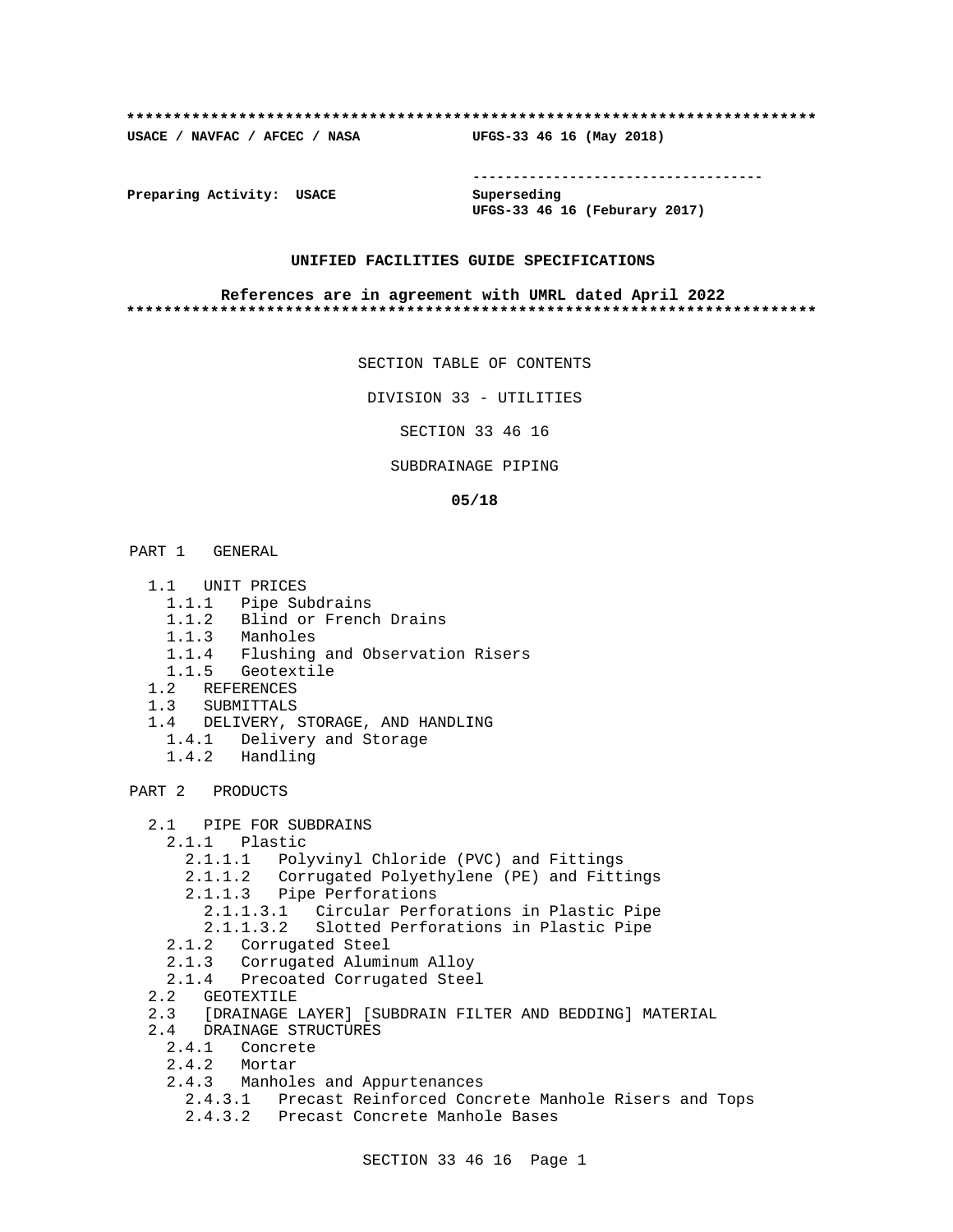- 2.4.3.3 Glass Fiber-Reinforced Polyester (FRP)
- 2.4.3.4 Frames and Covers or Gratings
- 2.4.3.5 Steel Ladder
- 2.5 TESTS, INSPECTIONS, AND VERIFICATIONS
	- 2.5.1 Geotextile JP-8 Fuel Resistance Test

# PART 3 EXECUTION

- 3.1 EXCAVATION AND BEDDING FOR SUBDRAIN SYSTEMS
- 3.2 MANHOLES AND FLUSHING AND OBSERVATION RISERS
	- 3.2.1 Manholes
- 3.2.2 Flushing and Observation Risers
- 3.3 INSTALLATION OF GEOTEXTILE AND PIPE FOR SUBDRAINS
	- 3.3.1 Installation of Geotextile
	- 3.3.1.1 Trench Lining and Overlaps
	- 3.3.2 Installation of Pipe for Subdrains
		- 3.3.2.1 Pipelaying
		- 3.3.2.2 Jointings
			- 3.3.2.2.1 Perforated Corrugated Metal Pipe or Bituminous Coated, Perforated Corrugated Metal Pipe
- 3.3.2.2.2 Bituminous Coated or Uncoated Corrugated Aluminum Pipe 3.4 INSTALLATION OF [DRAINAGE LAYER][FILTER] MATERIAL AND BACKFILLING FOR PERFORATED SUBDRAINS
- 3.5 INSTALLATION OF BEDDING AND BACKFILL FOR NON-PERFORATED SUBRAIN OUTFALL PIPE
	- 3.5.1 Plastic Pipe
	- 3.5.2 Corrugated Metal Pipe
- 3.6 INSTALLATION OF AND BACKFILLING FOR BLIND OR FRENCH DRAINS
- -- End of Section Table of Contents --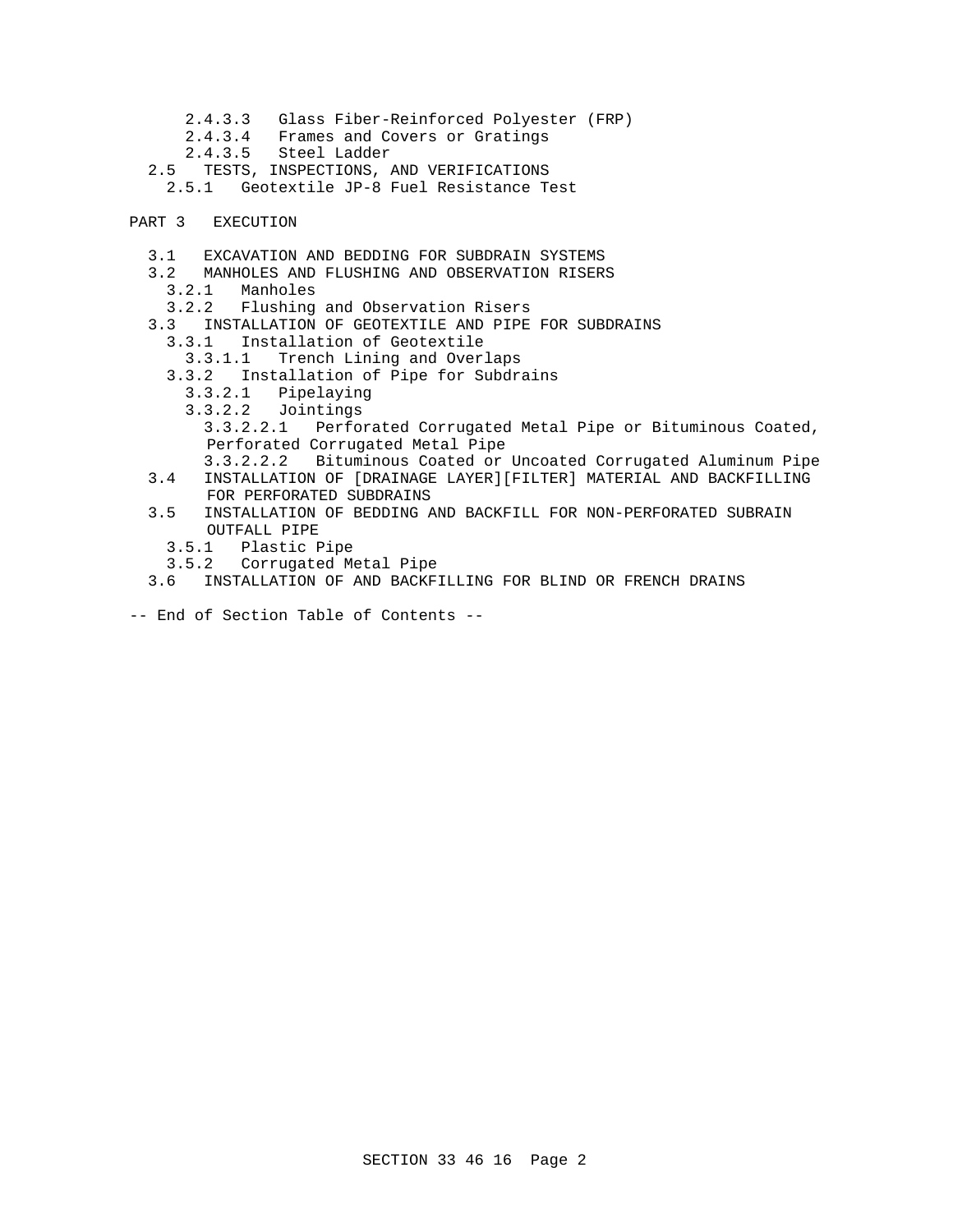USACE / NAVFAC / AFCEC / NASA

--------------------------------------

Preparing Activity: USACE

Superseding UFGS-33 46 16 (Feburary 2017)

UFGS-33 46 16 (May 2018)

# UNIFIED FACILITIES GUIDE SPECIFICATIONS

References are in agreement with UMRL dated April 2022 

## SECTION 33 46 16

SUBDRAINAGE PIPING  $05/18$ 

NOTE: This quide specification covers the requirements for subdrainage systems for drainage of water from under the ground using pipes less than 300 mm 12 inches in diameter.

Adhere to UFC 1-300-02 Unified Facilities Guide Specifications (UFGS) Format Standard when editing this guide specification or preparing new project specification sections. Edit this guide specification for project specific requirements by adding, deleting, or revising text. For bracketed items, choose applicable item(s) or insert appropriate information.

Remove information and requirements not required in respective project, whether or not brackets are present.

Comments, suggestions and recommended changes for this guide specification are welcome and should be submitted as a Criteria Change Request (CCR). 

### PART 1 GENERAL

### 1.1 UNIT PRICES

The paragraph as written contemplates taking bids on a unit-price basis. When it is determined that a lump sum contract may be more advisable, the paragraph will be deleted.

Delete paragraph UNIT PRICES for Navy projects.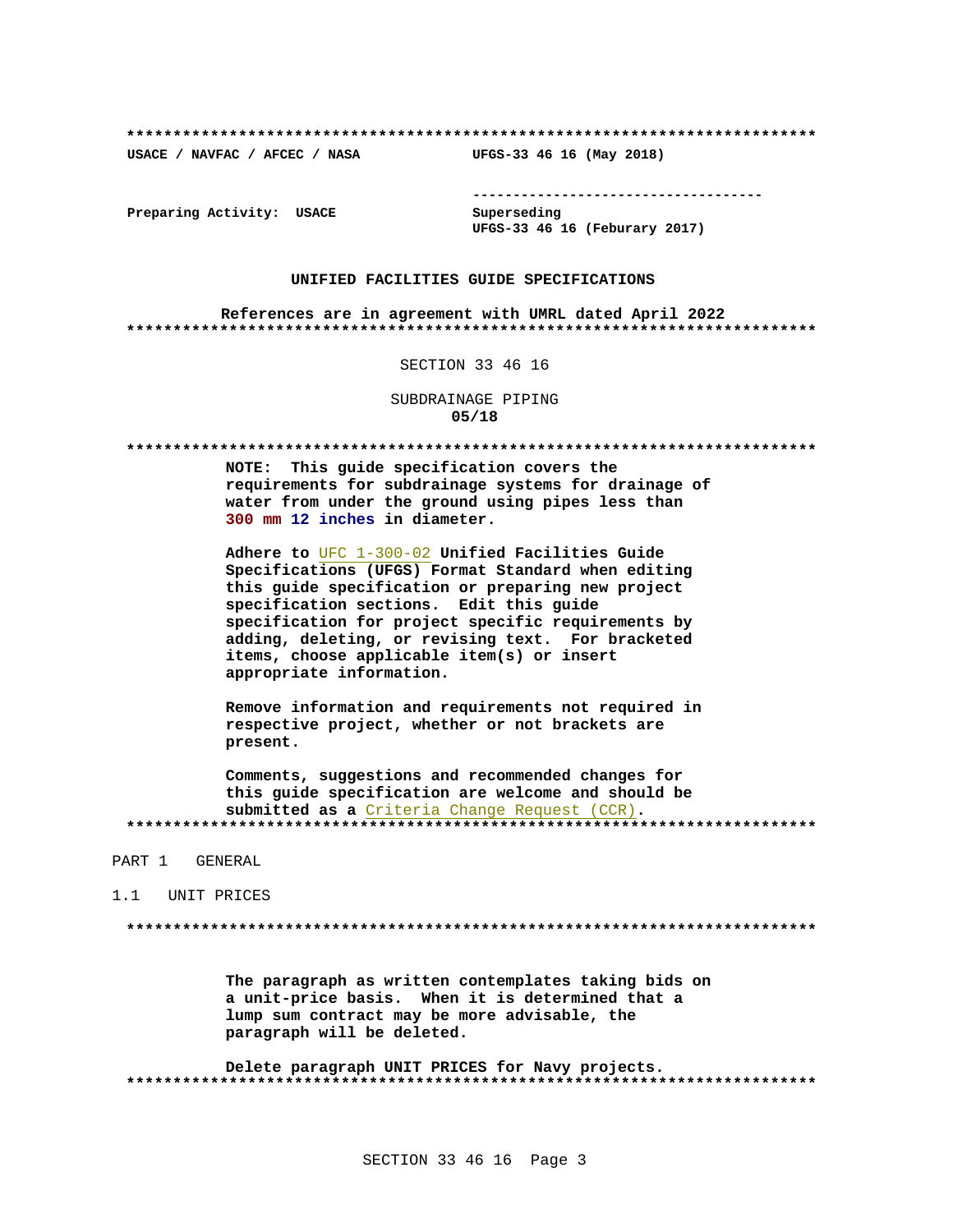# 1.1.1 Pipe Subdrains

Measure the length of pipe installed from end to end along the centerlines without any deduction for the diameter of the manholes. Pipe will be paid for according to the number of linear meters feet of subdrains placed in the accepted work. Payment for bedding and [drainage layer] [filter] materials, except geotextiles, will be included in the payment for the pipe subdrain system.

# 1.1.2 Blind or French Drains

Blind or french drains will be paid for by the linear meter foot and measured from end to end along the centerlines of the completed drains.

## 1.1.3 Manholes

Manholes to be paid for will be the number of manholes completed with base, rungs or ladders, frames, and covers or gratings (where specified) constructed in the accepted work.

1.1.4 Flushing and Observation Risers

Flushing and observation risers to be paid for will be the number of flushing and observation risers completed with frames and covers (where specified) constructed in the accepted work.

# 1.1.5 Geotextile

Measure geotextile for payment by the square meter [yard][foot] in place. Measure overlapped joints and seams as a single layer of cloth.

## 1.2 REFERENCES

### **\*\*\*\*\*\*\*\*\*\*\*\*\*\*\*\*\*\*\*\*\*\*\*\*\*\*\*\*\*\*\*\*\*\*\*\*\*\*\*\*\*\*\*\*\*\*\*\*\*\*\*\*\*\*\*\*\*\*\*\*\*\*\*\*\*\*\*\*\*\*\*\*\*\***

**NOTE: This paragraph is used to list the publications cited in the text of the guide specification. The publications are referred to in the text by basic designation only and listed in this paragraph by organization, designation, date, and title.**

**Use the Reference Wizard's Check Reference feature when you add a Reference Identifier (RID) outside of the Section's Reference Article to automatically place the reference in the Reference Article. Also use the Reference Wizard's Check Reference feature to update the issue dates.**

**References not used in the text will automatically be deleted from this section of the project specification when you choose to reconcile references in the publish print process. \*\*\*\*\*\*\*\*\*\*\*\*\*\*\*\*\*\*\*\*\*\*\*\*\*\*\*\*\*\*\*\*\*\*\*\*\*\*\*\*\*\*\*\*\*\*\*\*\*\*\*\*\*\*\*\*\*\*\*\*\*\*\*\*\*\*\*\*\*\*\*\*\*\***

The publications listed below form a part of this specification to the extent referenced. The publications are referred to within the text by the basic designation only.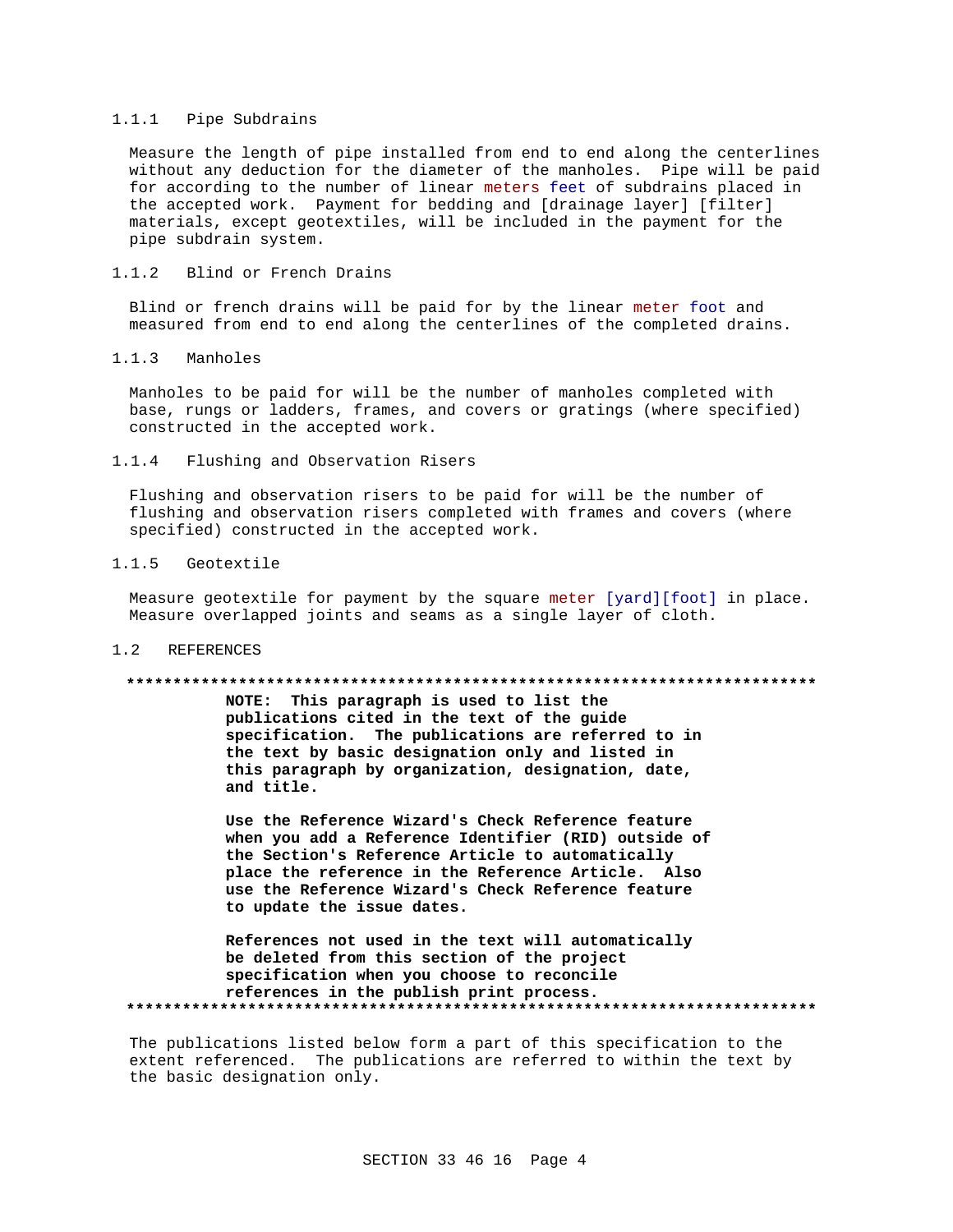| (AASHTO)                  | AMERICAN ASSOCIATION OF STATE HIGHWAY AND TRANSPORTATION OFFICIALS                                                 |
|---------------------------|--------------------------------------------------------------------------------------------------------------------|
| AASHTO M 190              | (2004; R 2019) Standard Specification for<br>Asphalt-Coated Corrugated Metal Culvert<br>Pipe and Pipe Arches       |
| AASHTO M 252              | (2009; R 2017) Standard Specification for<br>Corrugated Polyethylene Drainage Pipe                                 |
| AASHTO M 288              | (2021) Standard Specification for<br>Geosynthetic Specification for Highway<br>Applications                        |
| ASTM INTERNATIONAL (ASTM) |                                                                                                                    |
| ASTM A27/A27M             | (2020) Standard Specification for Steel<br>Castings, Carbon, for General Application                               |
| ASTM A47/A47M             | (1999; R 2018; E 2018) Standard<br>Specification for Ferritic Malleable Iron<br>Castings                           |
| ASTM A48/A48M             | (2003; R 2021) Standard Specification for<br>Gray Iron Castings                                                    |
| <b>ASTM A123/A123M</b>    | (2017) Standard Specification for Zinc<br>(Hot-Dip Galvanized) Coatings on Iron and<br>Steel Products              |
| <b>ASTM A760/A760M</b>    | (2015, R 2020) Standard Specification for<br>Corrugated Steel Pipe, Metallic-Coated for<br>Sewers and Drains       |
| <b>ASTM A762/A762M</b>    | (2019) Standard Specification for<br>Corrugated Steel Pipe, Polymer Precoated<br>for Sewers and Drains             |
| <b>ASTM A798/A798M</b>    | (2017) Standard Practice for Installing<br>Factory-Made Corrugated Steel Pipe for<br>Sewers and Other Applications |
| ASTM B745/B745M           | (2015; R 2021) Standard Specification for<br>Corrugated Aluminum Pipe for Sewers and<br>Drains                     |
| ASTM C33/C33M             | (2018) Standard Specification for Concrete<br>Aggregates                                                           |
| <b>ASTM C136/C136M</b>    | (2019) Standard Test Method for Sieve<br>Analysis of Fine and Coarse Aggregates                                    |
| ASTM C478                 | (2018) Standard Specification for Circular<br>Precast Reinforced Concrete Manhole<br>Sections                      |
| ASTM C478M                | (2018) Standard Specification for Precast<br>Reinforced Concrete Manhole Sections<br>(Metric)                      |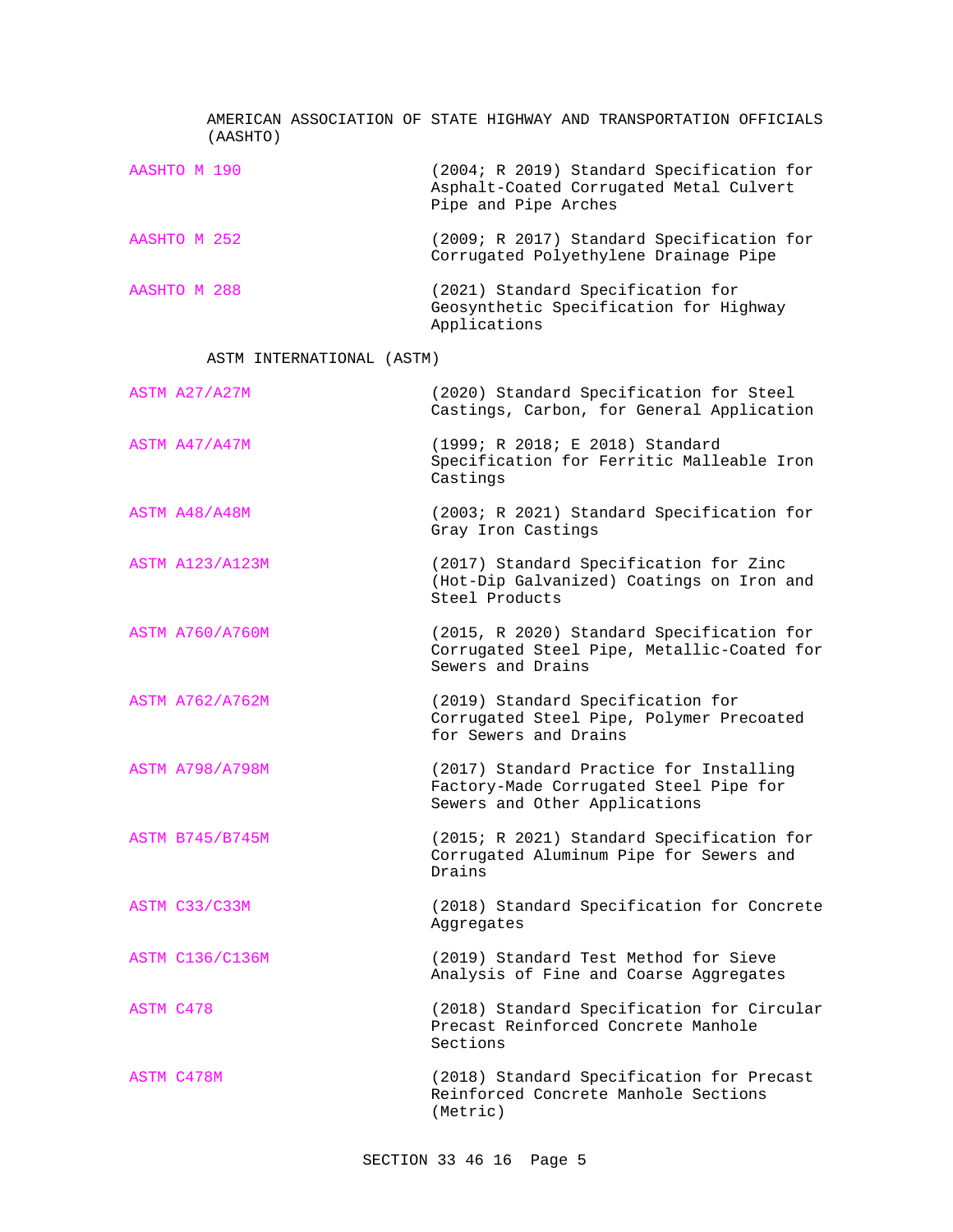| ASTM D2321        | (2020) Standard Practice for Underground<br>Installation of Thermoplastic Pipe for<br>Sewers and Other Gravity-Flow Applications    |
|-------------------|-------------------------------------------------------------------------------------------------------------------------------------|
| ASTM D2487        | (2017; E 2020) Standard Practice for<br>Classification of Soils for Engineering<br>Purposes (Unified Soil Classification<br>System) |
| ASTM D3034        | (2016) Standard Specification for Type PSM<br>Poly(Vinyl Chloride) (PVC) Sewer Pipe and<br>Fittings                                 |
| ASTM D3753        | (2019) Glass-Fiber-Reinforced Polyester<br>Manholes and Wetwells                                                                    |
| ASTM D4632/D4632M | (2015a) Grab Breaking Load and Elongation<br>of Geotextiles                                                                         |
| ASTM F758         | (2014) Smooth-Wall Poly(Vinyl Chloride)<br>(PVC) Plastic Underdrain Systems for<br>Highway, Airport, and Similar Drainage           |
| ASTM F949         | (2020) Standard Specification for<br>Poly(Vinyl Chloride) (PVC) Corrugated<br>Sewer Pipe with a Smooth Interior and<br>Fittings     |

### 1.3 SUBMITTALS

**\*\*\*\*\*\*\*\*\*\*\*\*\*\*\*\*\*\*\*\*\*\*\*\*\*\*\*\*\*\*\*\*\*\*\*\*\*\*\*\*\*\*\*\*\*\*\*\*\*\*\*\*\*\*\*\*\*\*\*\*\*\*\*\*\*\*\*\*\*\*\*\*\*\***

**NOTE: Review submittal description (SD) definitions in Section 01 33 00 SUBMITTAL PROCEDURES and edit the following list, and corresponding submittal items in the text, to reflect only the submittals required for the project. The Guide Specification technical editors have classified those items that require Government approval, due to their complexity or criticality, with a "G." Generally, other submittal items can be reviewed by the Contractor's Quality Control System. Only add a "G" to an item, if the submittal is sufficiently important or complex in context of the project.**

**For Army projects, fill in the empty brackets following the "G" classification, with a code of up to three characters to indicate the approving authority. Codes for Army projects using the Resident Management System (RMS) are: "AE" for Architect-Engineer; "DO" for District Office (Engineering Division or other organization in the District Office); "AO" for Area Office; "RO" for Resident Office; and "PO" for Project Office. Codes following the "G" typically are not used for Navy, Air Force, and NASA projects.**

**The "S" classification indicates submittals required as proof of compliance for sustainability Guiding**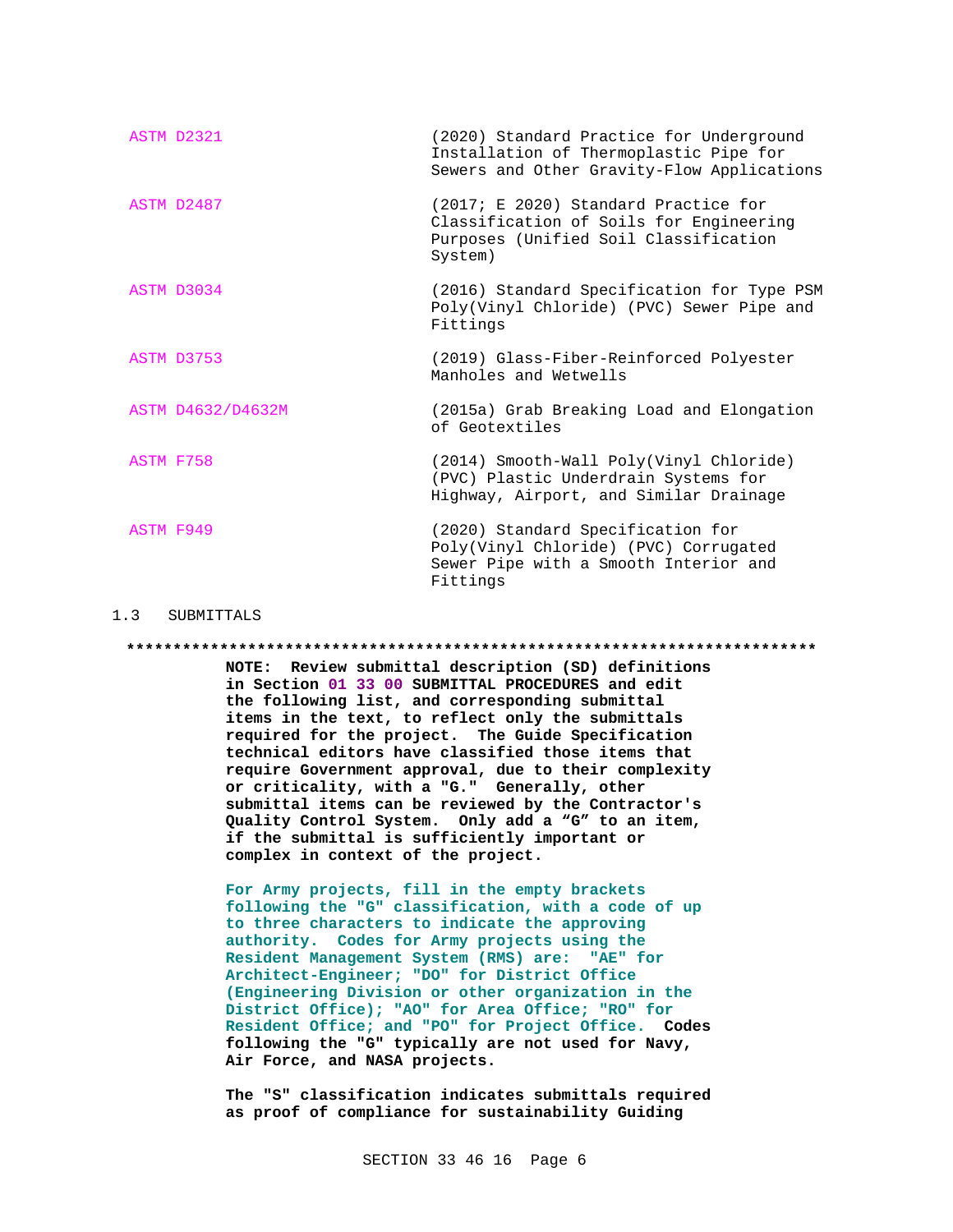Principles Validation or Third Party Certification and as described in Section 01 33 00 SUBMITTAL PROCEDURES.

Choose the first bracketed item for Navy, Air Force and NASA projects, or choose the second bracketed item for Army projects. 

Government approval is required for submittals with a "G" or "S" classification. Submittals not having a "G" or "S" classification are [for Contractor Quality Control approval.][for information only. When used, a code following the "G" classification identifies the office that will review the submittal for the Government.] Submit the following in accordance with Section 01 33 00 SUBMITTAL PROCEDURES:

SD-04 Samples

Geotextile

Pipe and Pipe Fittings

SD-06 Test Reports

Geotextile JP-8 Fuel Resistance Test

SD-07 Certificates

Geotextile

Pipe and Pipe Fittings

### $1.4$ DELIVERY, STORAGE, AND HANDLING

1.4.1 Delivery and Storage

NOTE: This time restriction applies to pipe containing normal quantities of ultraviolet (UV) inhibitors such as carbon black or titanium dioxide, in geographic areas receiving normal UV exposure. Delays in installation longer than 6 months, from time of manufacturer to time of installation, may be allowed when the Contractor can show that the pipe has been covered or stored indoors for the duration of the additional delay. 

Inspect materials delivered to site for damage; unload, and store with minimum handling. Do not store materials directly on the ground. Keep the inside of pipes and fittings sfree of dirt and debris. Keep, during shipment and storage, geotextile wrapped in burlap or similar heavy duty protective covering. Protect the geotextile from mud, soil, dust, and debris. Do not store geotextile materials in direct sunlight. Install plastic pipe within 6 months from the date of manufacture unless otherwise approved.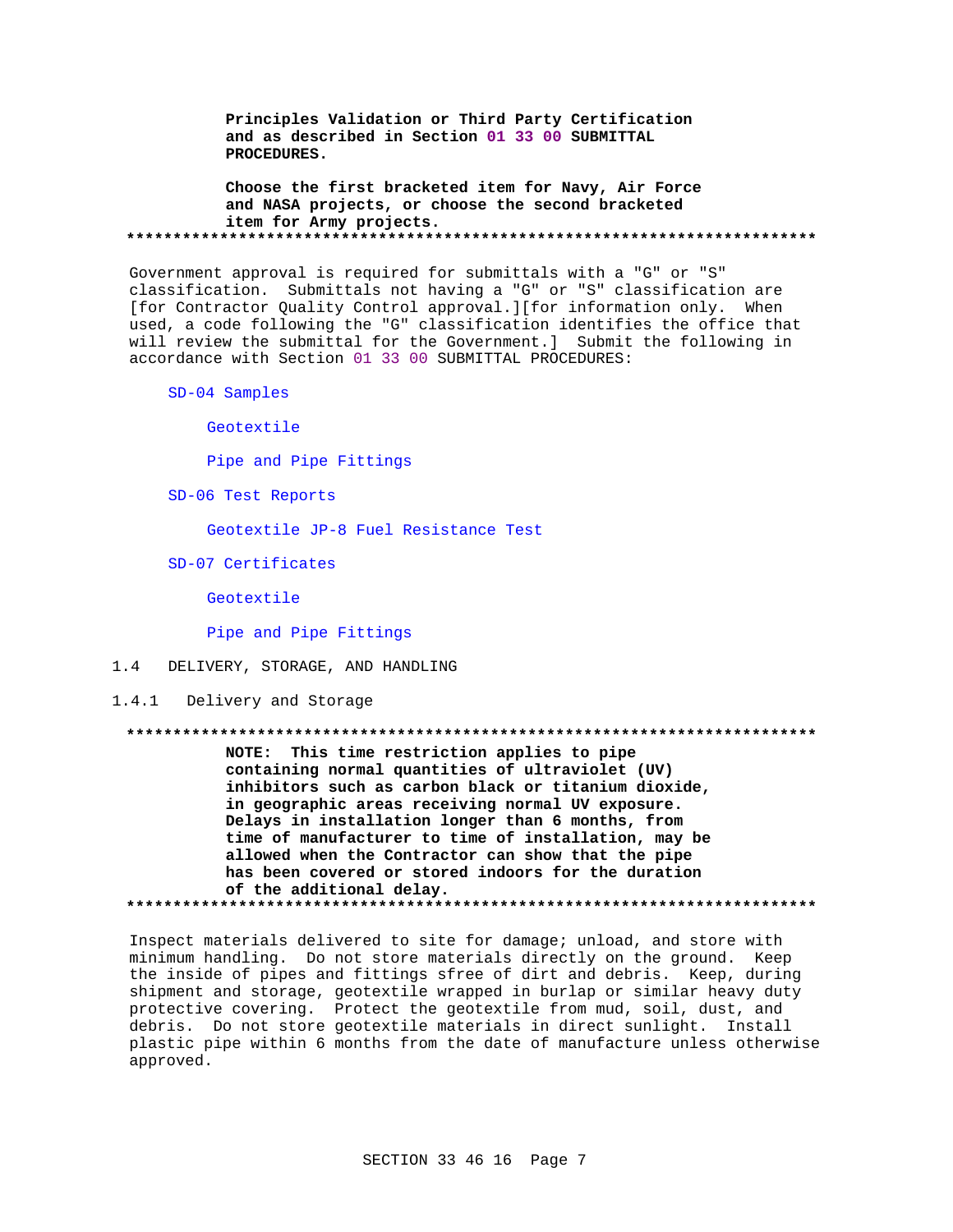# 1.4.2 Handling

Handle materials in such a manner as to ensure delivery to the trench in sound undamaged condition. Carry pipe to the trench.

PART 2 PRODUCTS

2.1 PIPE FOR SUBDRAINS

### **\*\*\*\*\*\*\*\*\*\*\*\*\*\*\*\*\*\*\*\*\*\*\*\*\*\*\*\*\*\*\*\*\*\*\*\*\*\*\*\*\*\*\*\*\*\*\*\*\*\*\*\*\*\*\*\*\*\*\*\*\*\*\*\*\*\*\*\*\*\*\*\*\*\***

**NOTE: Where the type of pipe is to be the Contractor's option, the types that are acceptable should be included in this specification. The inapplicable types of pipe should be deleted.**

**Perforation and slot sizing is based on embedment gradation, flow requirements, and structural considerations. The embedment material gradation is in turn based on the gradation of the surrounding soil. In order to minimize the migration of fines into the coarser material while maintaining adequate permeability, the following criteria should be met:**

```
All soils (except clays without a sand or silt
fraction):
```
**(15 percent size of drainage or filter material)/(85 percent size of material to be drained) = 5 (max)**

**(50 percent size of drainage or filter material)/(50 percent size of material to be drained) = 25 (max)**

**(15 percent size of drainage or filter material = 0.4 (max)**

**All Soils**

**(15 percent size of drainage or filter material)/(15 percent size of material to be drained) = 5 (min)**

**(50 percent size of drainage or filter material)/(slot width) = 1.2 (min)**

**(50 percent size of drainage or filter material)/(hole diameter) = 1.0 (min)**

**The minimum recommended subdrain pipe diameter is 150 mm 6 inches.**

**The drawings should indicate which pipes must be perforated (collector pipes) and which pipes must not be perforated (outlet pipes). \*\*\*\*\*\*\*\*\*\*\*\*\*\*\*\*\*\*\*\*\*\*\*\*\*\*\*\*\*\*\*\*\*\*\*\*\*\*\*\*\*\*\*\*\*\*\*\*\*\*\*\*\*\*\*\*\*\*\*\*\*\*\*\*\*\*\*\*\*\*\*\*\*\***

Submit samples of pipe and pipe fittings, before starting the work. Provide type and sizes of subdrain pipe indicated. Submit certifications from the manufacturers attesting that materials meet specification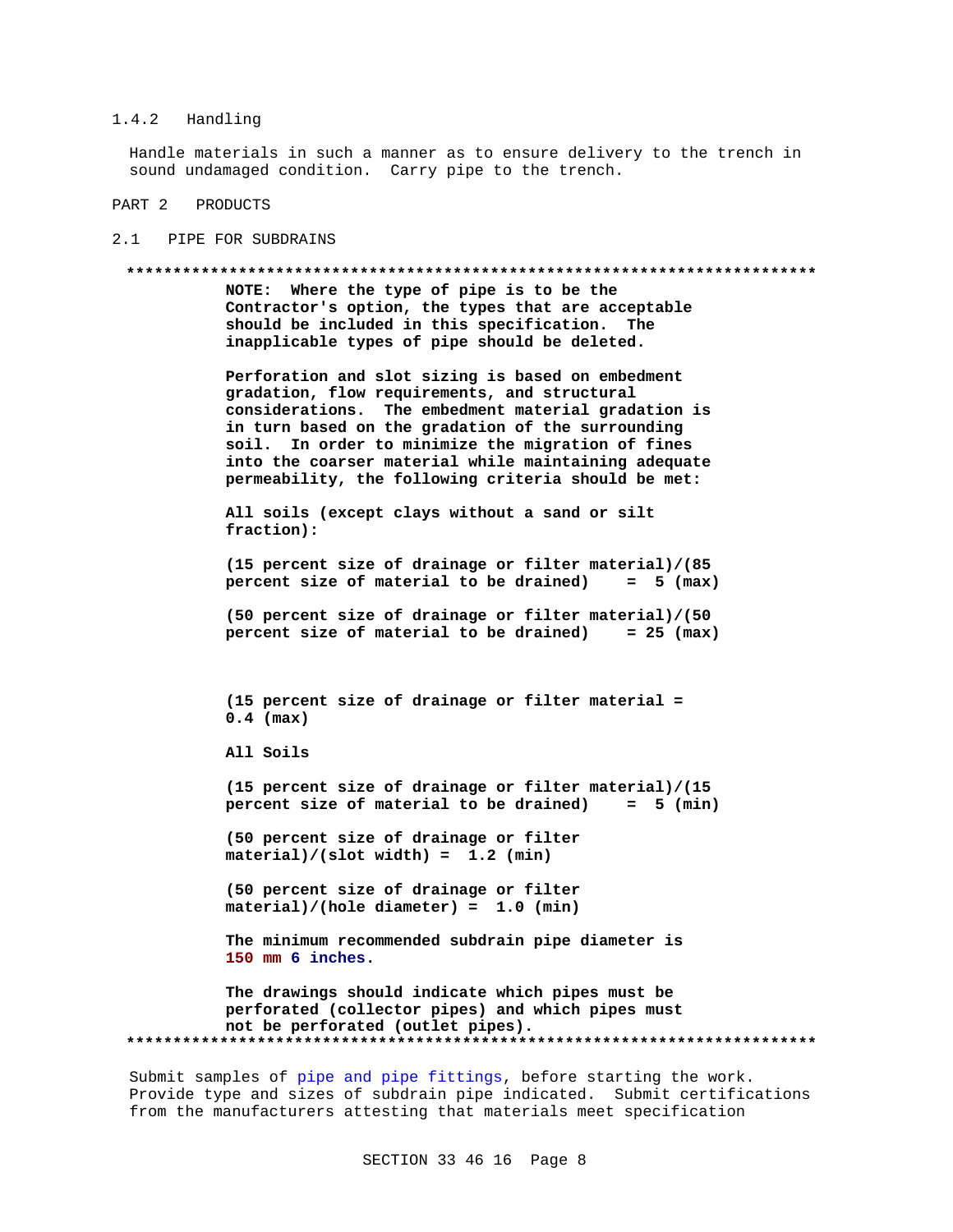requirements. Certificates are required for drain pipe and fittings.

 $2.1.1$ Plastic

> Provide plastic pipe containing ultraviolet inhibitor to provide protection from exposure to direct sunlight. Provide pipe with with bell and spigot or solvent cement joints. Provide manufacturer's standard type fittings conforming to the indicated specification.

 $2.1.1.1$ Polyvinyl Chloride (PVC) and Fittings

ASTM D3034, ASTM F949 or ASTM F758, Type PS 46.

 $2.1.1.2$ Corrugated Polyethylene (PE) and Fittings

# NOTE: AASHTO M 252 Type S pipe has an outer corrugated pipe wall and a smooth liner. Type SP pipe is perforated Type S pipe.

AASHTO M 252, Type S or SP as indicated.

 $2.1.1.3$ Pipe Perforations

Provide pipe perforations with a minimum water inlet area of 1,060 mm squared per linear meter 0.5 square inch per linear foot and as specified below.

2.1.1.3.1 Circular Perforations in Plastic Pipe

Cleanly cut circular holes not more than 9.5 mm 3/8 inch or less than 4.8 mm 3/16 inch in diameter and arrange in rows parallel to the longitudinal axis of the pipe. Provide pipe with perforations spaced uniformly along rows. Unless otherwise recommended by the pipe manufacturer, provide pipe with rows approximately 38 mm  $1-1/2$  inches apart and arranged in a staggered pattern so that all perforations lie at the midpoint between perforations in adjacent rows. Space the rows over not more than 155 degrees of circumference. Provide pipe that is not perforated for a length equal to the depth of the socket at the spigot or tongue end and provide perforations that continue at uniform spacing over the entire length of the pipe.

 $2.1.1.3.2$ Slotted Perforations in Plastic Pipe

Cleanly cut circumferential slots so as not to restrict the inflow of water and uniformly spaced along the length and circumference of the pipe. Provide pipe with slots not exceeding 3.2 mm 1/8 inch nor less than 0.8 mm 1/32 inch in width. Provide pipe with individual slot lengths not exceeding 10 percent of the pipe inside nominal circumference on 150 to 200 mm 6 to 8 inch diameter pipe, and 63.5 mm 2-1/2 inches on 250 mm 10 inch diameter pipe. Symmetrically space rows of slots so that they are fully contained in 2 quadrants of the pipe. Center slots in the valleys of the corrugations of profile wall pipe.

 $2.1.2$ Corrugated Steel

# NOTE: Corrugated steel pipe may be installed in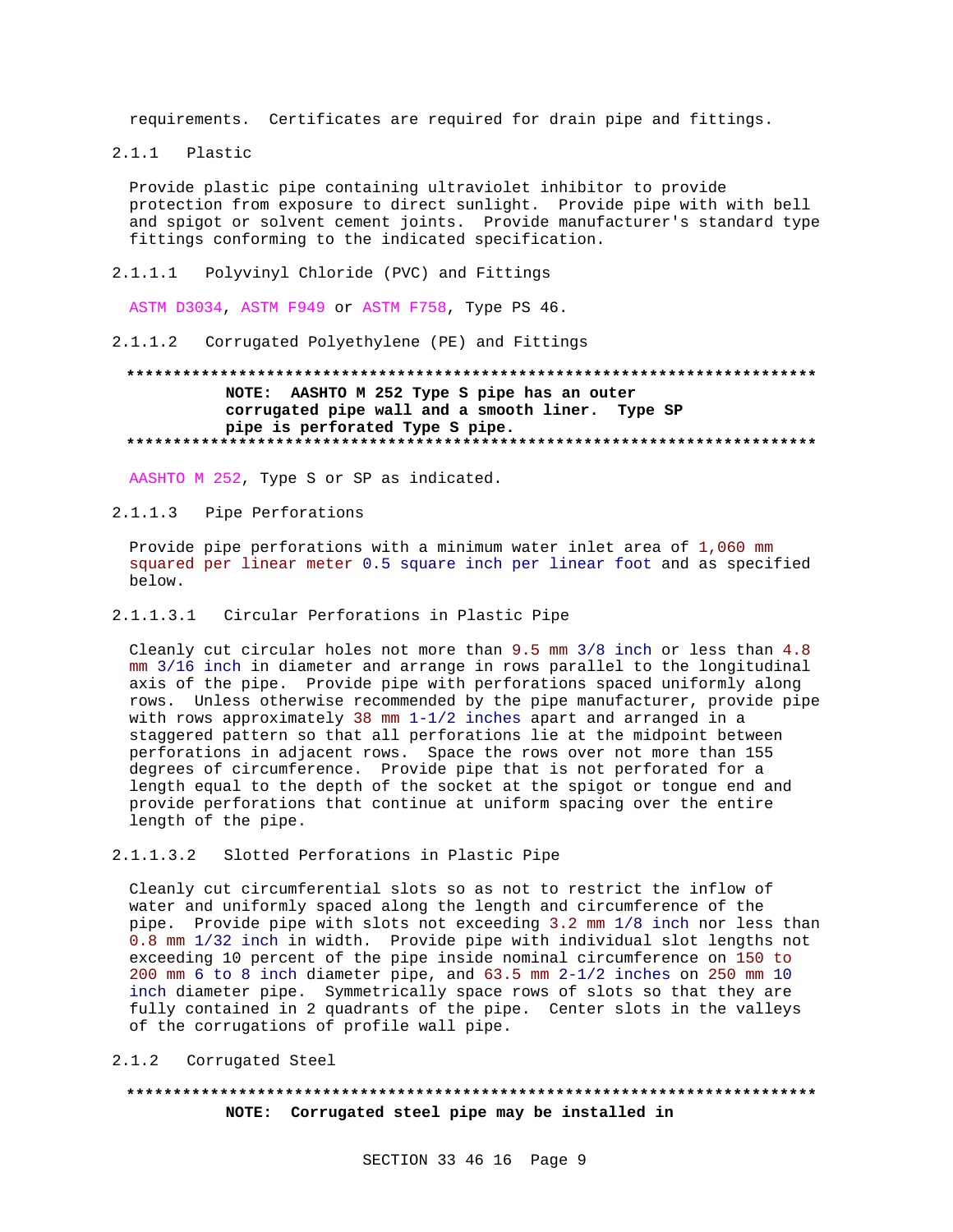**soils with a pH range of 6.0 to 8.0 provided the resistivity is greater than 2,000 ohm-cm. A bituminous coating should be used when soil or ground-water conditions are at or near these limits.**

**150 to 200 mm 6 to 8 inch diameter pipe has 38 by 6.5 mm 1-1/2 by 1/4 inch corrugations. Type I pipe has a circular cross section. Type III pipe is Type I pipe that has been perforated. Class 1 perforations are 4.8 mm to 9.5 mm 3/16 to 3/8 inch in diameter with four rows of perforations. Each perforation is located on the inside crests or along the neutral axis of the corrugations. \*\*\*\*\*\*\*\*\*\*\*\*\*\*\*\*\*\*\*\*\*\*\*\*\*\*\*\*\*\*\*\*\*\*\*\*\*\*\*\*\*\*\*\*\*\*\*\*\*\*\*\*\*\*\*\*\*\*\*\*\*\*\*\*\*\*\*\*\*\*\*\*\*\***

ASTM A760/A760M, Type I or III, as indicated [with a coating conforming to AASHTO M 190, Type A]. Provide Class 1 perforations in Type III pipe. Pipe sheet thickness 1.63 mm 0.064 inch.

2.1.3 Corrugated Aluminum Alloy

### **\*\*\*\*\*\*\*\*\*\*\*\*\*\*\*\*\*\*\*\*\*\*\*\*\*\*\*\*\*\*\*\*\*\*\*\*\*\*\*\*\*\*\*\*\*\*\*\*\*\*\*\*\*\*\*\*\*\*\*\*\*\*\*\*\*\*\*\*\*\*\*\*\*\***

**NOTE: Corrugated aluminum pipe without bituminous coating may be installed in soil with pH range of 5.5 to 8.5 if the resistivity is greater than 500 ohm-cm or 5.0 to 9.0 where the resistivity is greater than 1,500 ohm-cm. This type of pipe should not be installed in material classified as OH or OL according to the Unified Soil Classification System as presented in ASTM D2487. Bare aluminum alloy pipe has satisfactory corrosion resistance in clean granular materials even when subjected to sea water.**

**Fully bituminous coated corrugated aluminum pipe may be considered in soils where the pH range is 6.0 to 8.0 and resistivity is greater than 2,000 ohm-cm.**

**150 to 200 mm 6 to 8 inch diameter pipe has 38 by 6.5 mm 1-1/2 by 1/4 inch corrugations. Type I pipe has a circular cross section. Type III pipe is Type I pipe that has been perforated. Class 1 perforations are 4.8 mm to 9.5 mm 3/16 to 3/8 inch in diameter with four rows of perforations. Each perforation is located on the inside crests or along the neutral axis of the corrugations. \*\*\*\*\*\*\*\*\*\*\*\*\*\*\*\*\*\*\*\*\*\*\*\*\*\*\*\*\*\*\*\*\*\*\*\*\*\*\*\*\*\*\*\*\*\*\*\*\*\*\*\*\*\*\*\*\*\*\*\*\*\*\*\*\*\*\*\*\*\*\*\*\*\***

ASTM B745/B745M, Type I or III, as indicated [with a bituminous coating conforming to AASHTO M 190, Type A]. Provide Class 1 perforations in Type III pipe. Pipe sheet thickness 1.63 mm 0.064 inch.

2.1.4 Precoated Corrugated Steel

**\*\*\*\*\*\*\*\*\*\*\*\*\*\*\*\*\*\*\*\*\*\*\*\*\*\*\*\*\*\*\*\*\*\*\*\*\*\*\*\*\*\*\*\*\*\*\*\*\*\*\*\*\*\*\*\*\*\*\*\*\*\*\*\*\*\*\*\*\*\*\*\*\*\* NOTE: 150 to 200 mm 6 to 8 inch diameter pipe has 38 by 6.5 mm 1-1/2 by 1/4 inch corrugations. Type I pipe has a circular cross section. Type III pipe is Type I pipe that has been perforated. Class 1 perforations are 4.8 mm to 9.5 mm 3/16 to 3/8 inch**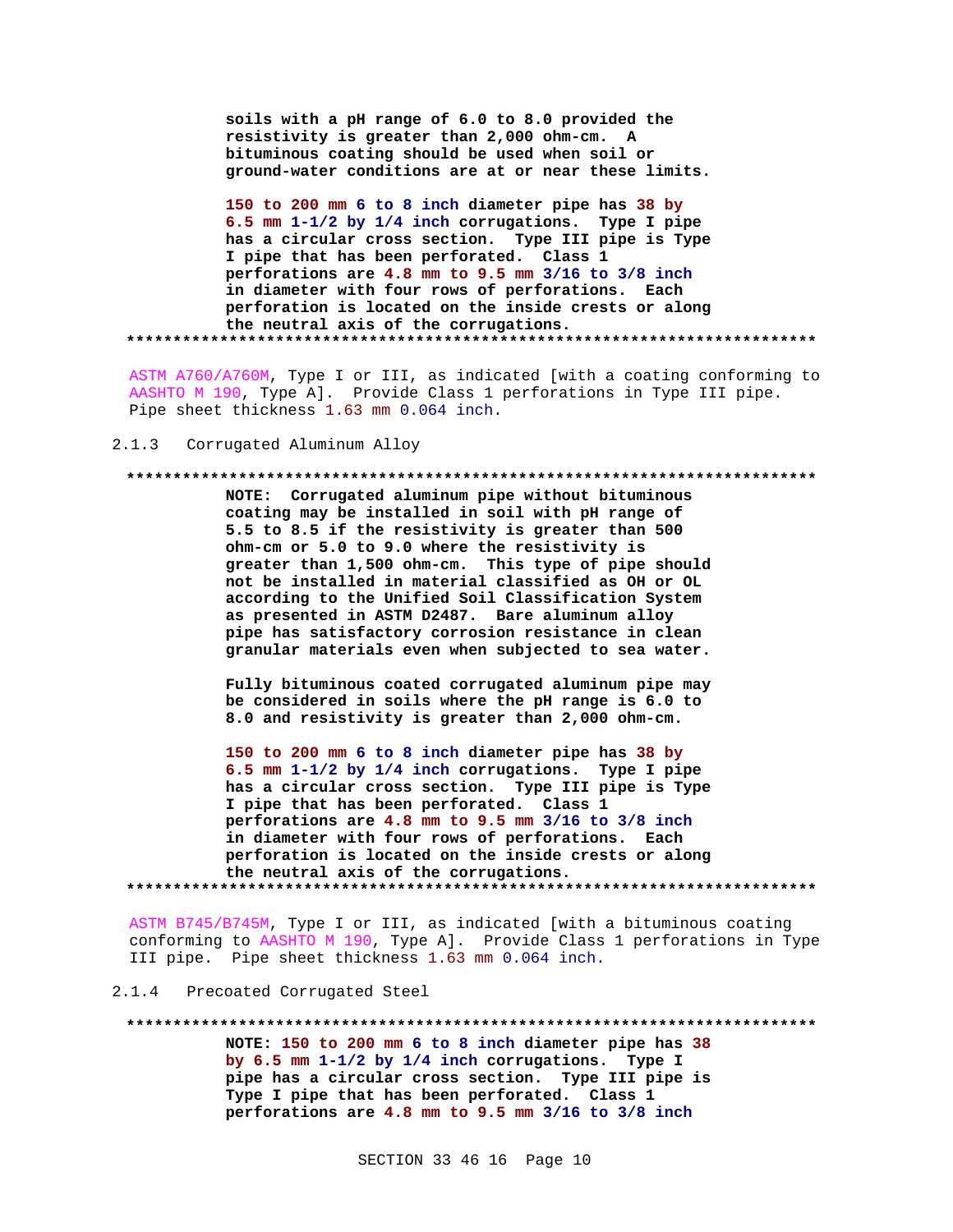**in diameter with four rows of perforations. Each perforation is located on the inside crests or along the neutral axis of the corrugations. \*\*\*\*\*\*\*\*\*\*\*\*\*\*\*\*\*\*\*\*\*\*\*\*\*\*\*\*\*\*\*\*\*\*\*\*\*\*\*\*\*\*\*\*\*\*\*\*\*\*\*\*\*\*\*\*\*\*\*\*\*\*\*\*\*\*\*\*\*\*\*\*\*\***

ASTM A762/A762M, Type I or III, as indicated. Provide Class 1 perforations in Type III pipe.

### 2.2 GEOTEXTILE

### **\*\*\*\*\*\*\*\*\*\*\*\*\*\*\*\*\*\*\*\*\*\*\*\*\*\*\*\*\*\*\*\*\*\*\*\*\*\*\*\*\*\*\*\*\*\*\*\*\*\*\*\*\*\*\*\*\*\*\*\*\*\*\*\*\*\*\*\*\*\*\*\*\*\***

**NOTE: When geotextile is not used in the drainage system, the requirement for geotextile will be deleted from this specification. When geotextile is used in the drainage system it may be specified either by referencing AASHTO M 288,requirements in Section 31 05 19.13 GEOTEXTILES FOR EARTHWORK (first set of brackets), or by specifying the requirements in this paragraph (remaining brackets).**

**Design criteria for geotextiles are based on the equivalent opening size (AOS), percent open area (POA), and geotextile permeability (Kg). The AOS is defined as the number of the US Standard Sieve having openings closest in size to the largest openings in the geotextile. The AOS specified should be based on the criteria described below. To perform piping criteria computations, express the AOS as the equivalent US standard sieve opening in millimeters. The AOS can be used for woven and nonwoven geotextiles Where a designer desires to use "percent open area," the percent open area should be based on the criteria below. The percent open area should be used only for woven fabrics. The permeability test can be used for nonwoven and woven geotextiles.**

**The AOS test is a means of evaluating the piping resistance of a geotextile, and the percent open area test is intended to assure adequate flow through the geotextile and adequate resistance to reduction in permeability over time (clogging). The percent open area test is an indirect test which has been shown to correlate with a woven geotextile's long term permeability. The permeability test measures the ability of the geotextile to pass water without any soil on the fabric. This test does not provide a direct measure of field performance of the geotextile.**

**Specify geotextile properties which will allow retention of the soil being protected, permit sufficient flow through the fabric, and prevent clogging. The designer should select the AOS, POA, and Kg, based on the following criteria:**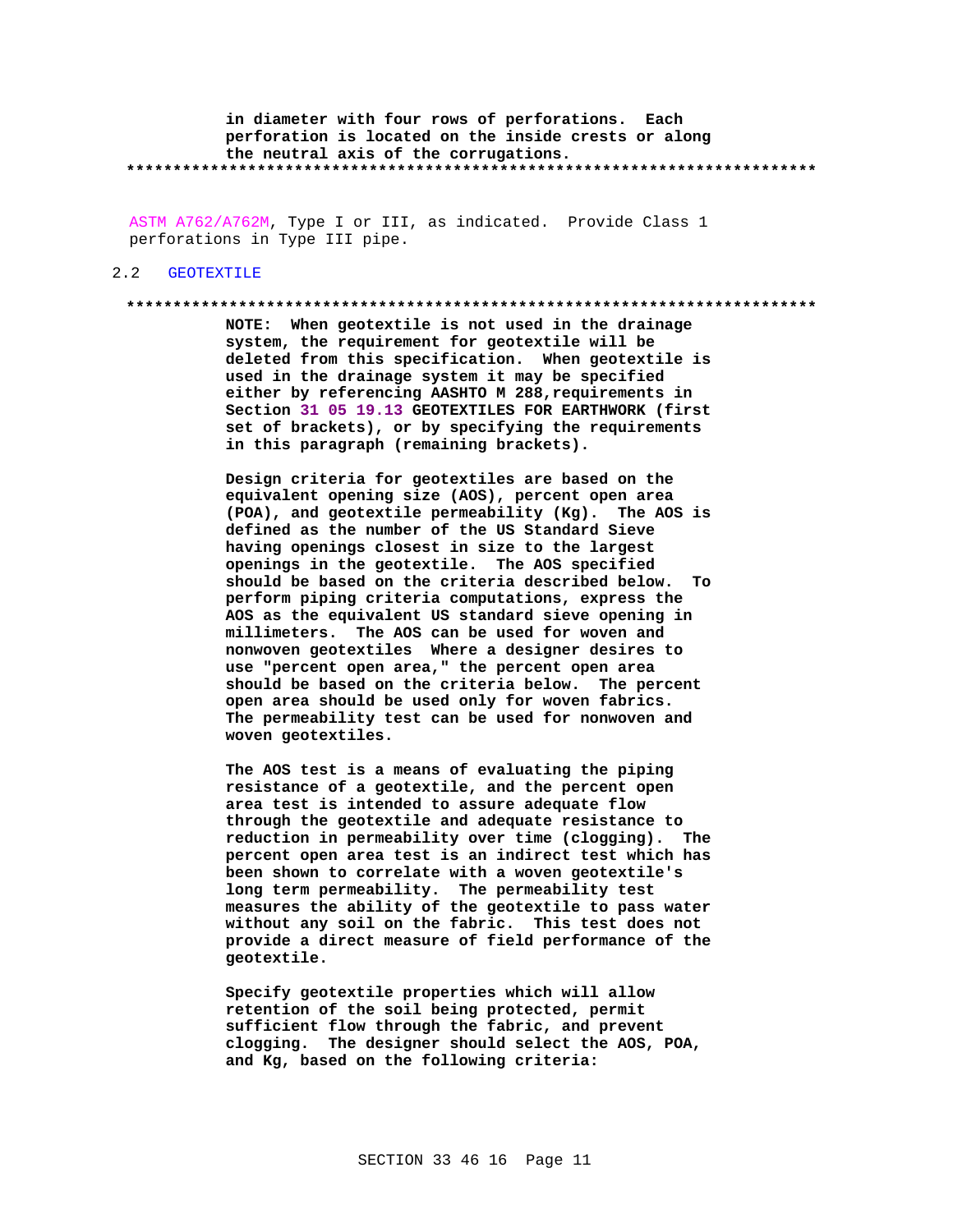| Protected Soil Percent<br>Passing 0.075 mm No. 200<br>Sieve                                                                                                                                                                         | Piping (a.)<br>Maximum AOS (mm)                                       | Woven Minimum<br>POA | Nonwoven<br>Minimum POA |  |  |
|-------------------------------------------------------------------------------------------------------------------------------------------------------------------------------------------------------------------------------------|-----------------------------------------------------------------------|----------------------|-------------------------|--|--|
| Less than 5 percent (b.)                                                                                                                                                                                                            | DS(G.)                                                                | 10 percent           | $KS$ $(d.)$             |  |  |
| 5 to 50 percent $(b.)$                                                                                                                                                                                                              | D85                                                                   | 4 percent            | Ks                      |  |  |
| 50 to 85 percent                                                                                                                                                                                                                    | $(a.)$ D85<br>(b.) Upper Limit on AOS is<br>$AOS - 0.212$ mm $No. 70$ | 4 percent            | Ks                      |  |  |
| More than 85 percent                                                                                                                                                                                                                | $(a.)$ D85<br>(b.) Lower Limit on AOS is<br>AOS - 0.125 mm No. 120    |                      | Ks                      |  |  |
| a. When the protected soil contains appreciable quantities (20 to 30 percent) of<br>material retained on the 4.75 mm, No. 4 sieve, use only the soil passing the 4.75 mm,<br>No. 4 sieve in selecting the AOS of the filter fabric. |                                                                       |                      |                         |  |  |
| These protected soils may have a large permeability and thus the POA of Kg may<br>b.<br>be a critical design factor.                                                                                                                |                                                                       |                      |                         |  |  |
| D85 is the grain size in millimeters for which 85 percent of the sample by<br>$\mathbf{c}$ .<br>weight has smaller grains.                                                                                                          |                                                                       |                      |                         |  |  |
| d. Kg is the permeability of the nonwoven fabric, and Ks is the permeability of                                                                                                                                                     |                                                                       |                      |                         |  |  |

**the protected soil.**

**The AOS requirement should be specified as a range to allow for manufacturing tolerances. The smallest sieve opening size of the AOS range should not be smaller than the openings of a 0.125 mm No. 120 US Standard Sieve. It is preferable to specify a geotextile with openings as large as allowed by the criteria.**

**Fabric strength requirements vary with intended use and construction procedures. Recommended values are:**

| Type       | Minimum         | Test                                                                                                                                                                 |
|------------|-----------------|----------------------------------------------------------------------------------------------------------------------------------------------------------------------|
| Tensile    | 444.8 N 100 lbs | ASTM D4632/D4632M grab test 25 mm 1 inch square<br>and 300 mm 12 inches per minute constant rate at<br>traverse.                                                     |
| Elongation | 15 percent      | ASTM D4632/D4632M determine apparent breaking<br>elongation.                                                                                                         |
| Puncture   | 177.8 N 40 lbs. | ASTM D3787 except polished steel ball replaced<br>with a 8 mm 5/16 inch diameter solid steel<br>cylinder with a hemispherical tip centered within<br>the ring clamp. |
| Tear       | 177.8 N 40 lbs. | ASTM D4533 trapezoidal tear strength.                                                                                                                                |

**Collector pipes should not be wrapped with**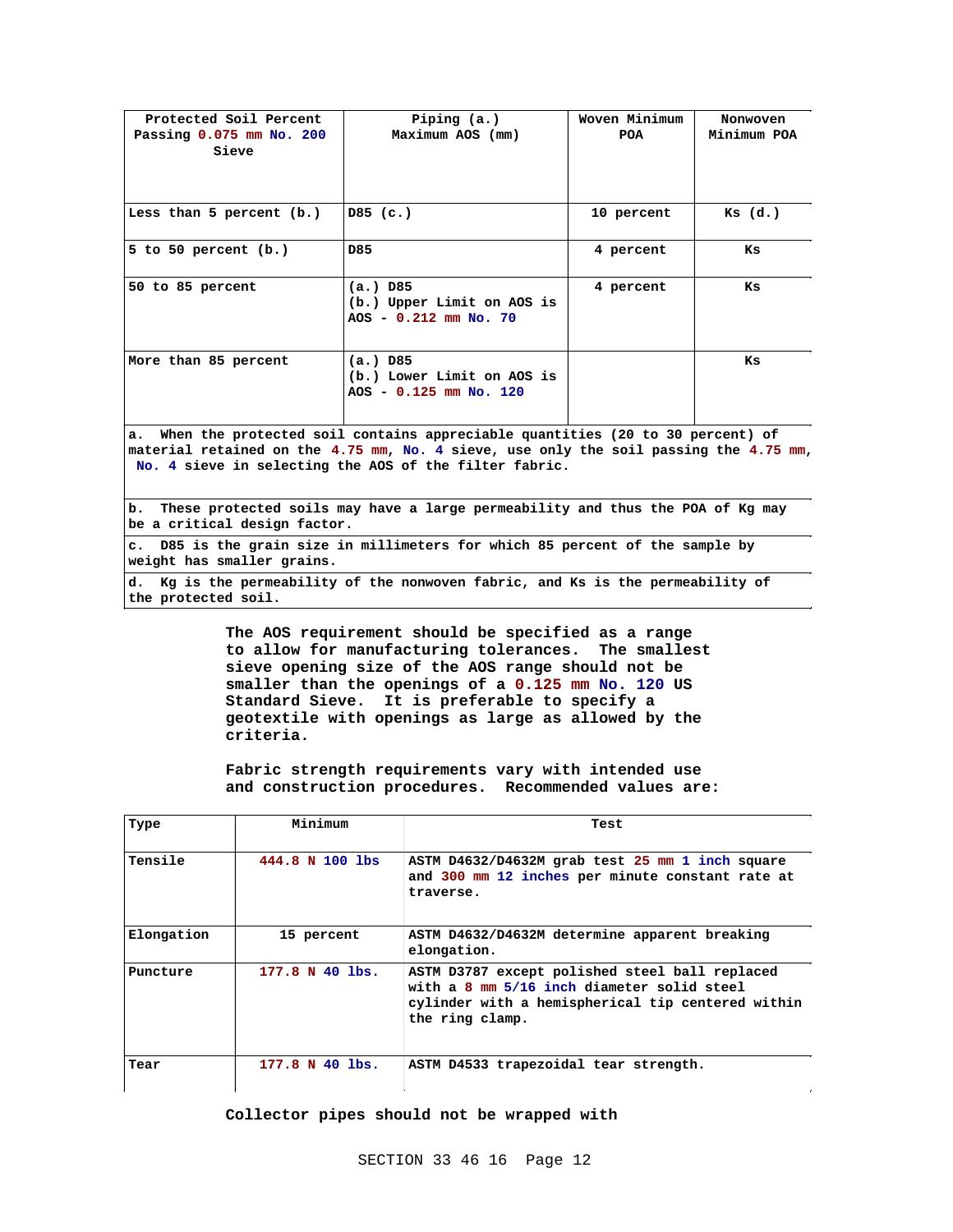**geotextile. If the geotextile is used to line a trench, the collector pipe should be separated from the geotextile by a minimum of 150 mm 6 inches of granular backfill material. \*\*\*\*\*\*\*\*\*\*\*\*\*\*\*\*\*\*\*\*\*\*\*\*\*\*\*\*\*\*\*\*\*\*\*\*\*\*\*\*\*\*\*\*\*\*\*\*\*\*\*\*\*\*\*\*\*\*\*\*\*\*\*\*\*\*\*\*\*\*\*\*\*\***

[Provide geotextile conforming to AASHTO M 288 and meeting the subsurface drainage requirements.] [Provide geotextile meeting the requirements in Section 31 05 19.13 GEOTEXTILES FOR EARTHWORK.][Provide geotextile that is a [woven] [nonwoven] pervious sheet of polymeric material consisting of long-chain synthetic polymers composed of at least 95 percent by weight polypropylene (PP) or polyester (PET). The use of woven slit film geotextiles (i.e. geotextiles made from yarns of a flat, tape-like character) will not be allowed. Add stabilizers and/or inhibitors to the base polymer, as needed, to make the filaments resistant to deterioration by ultraviolet light, oxidation, and heat exposure. The equivalent opening size (AOS) will be no finer than US Standard Sieve No. [\_\_\_\_\_] and no coarser than US Standard Sieve No. [\_\_\_\_\_]. AOS is defined as the number of the US Standard sieve having openings closest in size to the filter fabric openings. [The percent open area will not be less than [\_\_\_\_\_] percent and not more than [\_\_\_\_\_] percent. Percent open area is defined as the summation of open areas divided by the total area of the filter fabric and expressed as a percent.] The minimum grab strength will be 160 pounds in accordance with ASTM D4632/D4632M. Provide geotextile with filaments constructed so as to retain their relative position with respect to each other. [Selvage or otherwise finish the edges of the geotextile to prevent the outer material from pulling away from the fabric.] [Provide geotextile that is woven into a width that may be installed as shown without longitudinal seams.]]

Submit samples of geotextile and certifications from the manufacturers attesting that geotextile meets specification requirements.

2.3 [DRAINAGE LAYER] [SUBDRAIN FILTER AND BEDDING] MATERIAL

# **\*\*\*\*\*\*\*\*\*\*\*\*\*\*\*\*\*\*\*\*\*\*\*\*\*\*\*\*\*\*\*\*\*\*\*\*\*\*\*\*\*\*\*\*\*\*\*\*\*\*\*\*\*\*\*\*\*\*\*\*\*\*\*\*\*\*\*\*\*\*\*\*\*\***

**NOTE: The thickness and gradation of the filter material for use with pipe subdrains and blind or french drains will be determined by soil conditions and subsoil drainage requirements. Filter material will be graded in accordance with the requirements of UFC 3-250-01, as applicable. The filter material placed adjacent to perforated pipe will be of a size that will prevent the entrance of any of the filter material into the drain. Graded (composite or layered) filters will be used where specified, and cross sections will be as indicated on the drawings. See UFC 3-250-01 for dimensions of filter and bedding material around pipe. Where site conditions require more than one filter gradation, the drawings will indicate areas of different gradation and the table expanded. \*\*\*\*\*\*\*\*\*\*\*\*\*\*\*\*\*\*\*\*\*\*\*\*\*\*\*\*\*\*\*\*\*\*\*\*\*\*\*\*\*\*\*\*\*\*\*\*\*\*\*\*\*\*\*\*\*\*\*\*\*\*\*\*\*\*\*\*\*\*\*\*\*\***

[Provide drainage layer material meeting the requirements in Section 32 11 23.23 BASE COURSE DRAINAGE LAYERS][Provide subdrain filter and bedding material composed of washed sand, sand and gravel, crushed stone, crushed stone screenings, or slag composed of hard, tough, durable particles free from adherent coatings. Filter material may not contain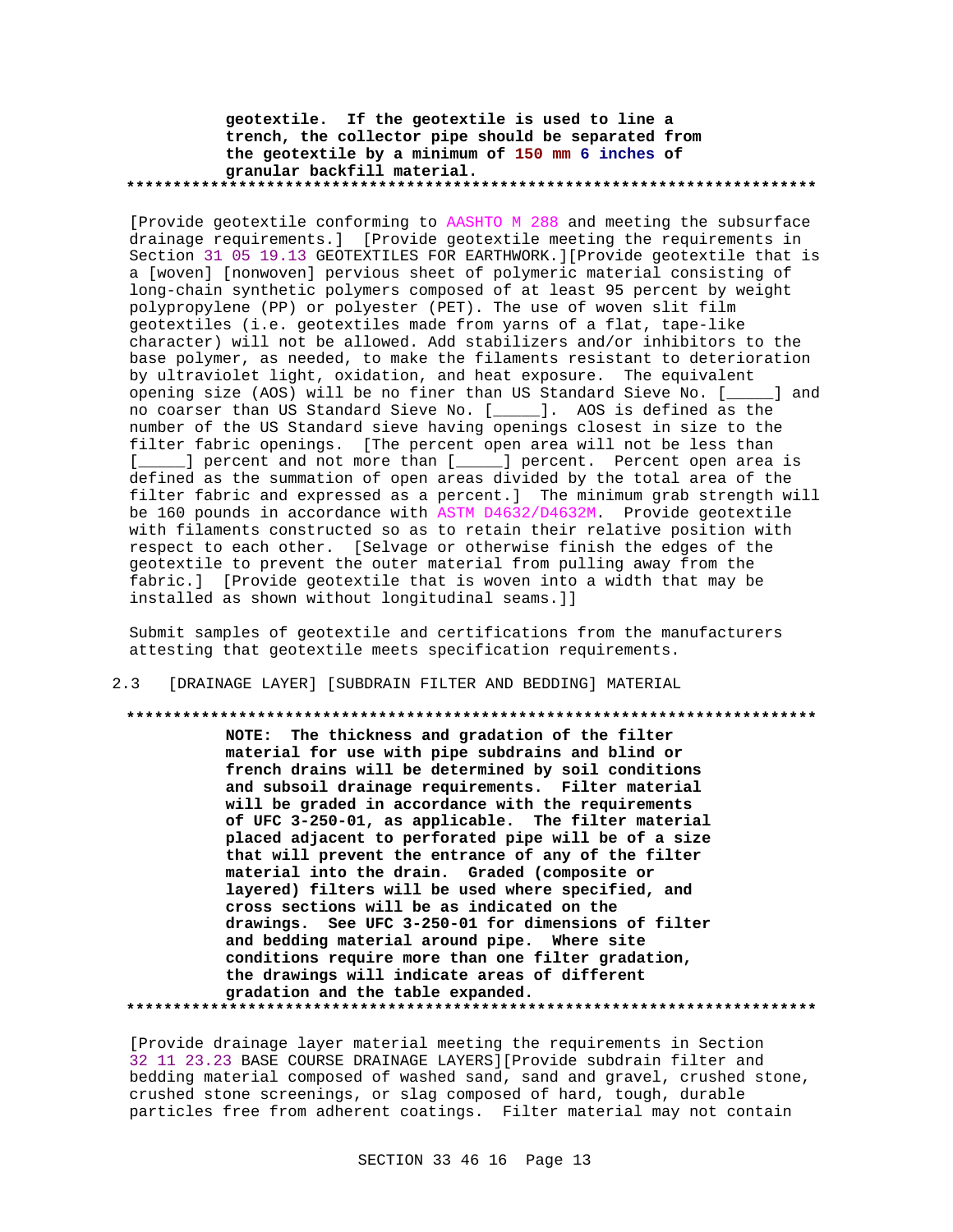corrosive agents, organic matter, or soft, friable, thin, or elongated particles. Provide filter material that is evenly graded between the limits specified in TABLE I. Gradation curves will exhibit no abrupt changes in slope denoting skip or gap grading. Provide filter materials that are clean and free from soil and foreign materials. Remove and replace filter blankets found to be dirty or otherwise contaminated with material meeting the specific requirements, at no additional cost to the Government.

| TABLE I                                  |                                           |                                          |                         |  |  |  |
|------------------------------------------|-------------------------------------------|------------------------------------------|-------------------------|--|--|--|
|                                          | Type I<br>Gradation E 11<br>ASTM C33/C33M | Type II<br>Gradation 57<br>ASTM C33/C33M | Type III<br>Gradation [ |  |  |  |
| <b>ASTM C136/C136M</b><br>Sieve Size, mm | Percent Passing                           | Percent Passing                          | Percent Passing         |  |  |  |
| $37.5$ $1 - 1/2$ inch                    | - -                                       | 100                                      | <b>Contract</b>         |  |  |  |
| 25.0 1 inch                              | $- -$                                     | $90 - 100$                               | $\mathbf{r}$            |  |  |  |
| $9.5 \frac{3}{8}$ inch                   | 100                                       | $25 - 60$                                |                         |  |  |  |
| 4.75 No. 4                               | $95 - 100$                                | $5 - 40$                                 |                         |  |  |  |
| $2.36$ No. 8                             | $- -$                                     | $0 - 20$                                 |                         |  |  |  |
| 1.18 No. 16                              | $45 - 80$                                 | $=$ $-$                                  |                         |  |  |  |
| $0.30$ No. 50                            | $10 - 30$                                 |                                          |                         |  |  |  |
| $0.15$ No. $100$                         | $0 - 10$                                  | - -                                      |                         |  |  |  |

# 2.4 DRAINAGE STRUCTURES

## 2.4.1 Concrete

Provide concrete and reinforced concrete conforming to the requirements for [21] [  $\blacksquare$  ] MPa [3,000] [ ] psi concrete in Section 03 30 00 CAST-IN-PLACE CONCRETE.

# 2.4.2 Mortar

Provide mortar for connections to drainage structures that is composed of one part by volume of portland cement and two parts of sand. Provide sufficient quantity of water in the mixture to produce a stiff workable mortar. Use water that is clean and free of injurious acids, alkalies, and organic impurities. Use the mortar within 30 minutes from the time the ingredients are mixed with water.

- 2.4.3 Manholes and Appurtenances
- 2.4.3.1 Precast Reinforced Concrete Manhole Risers and Tops

ASTM C478M ASTM C478.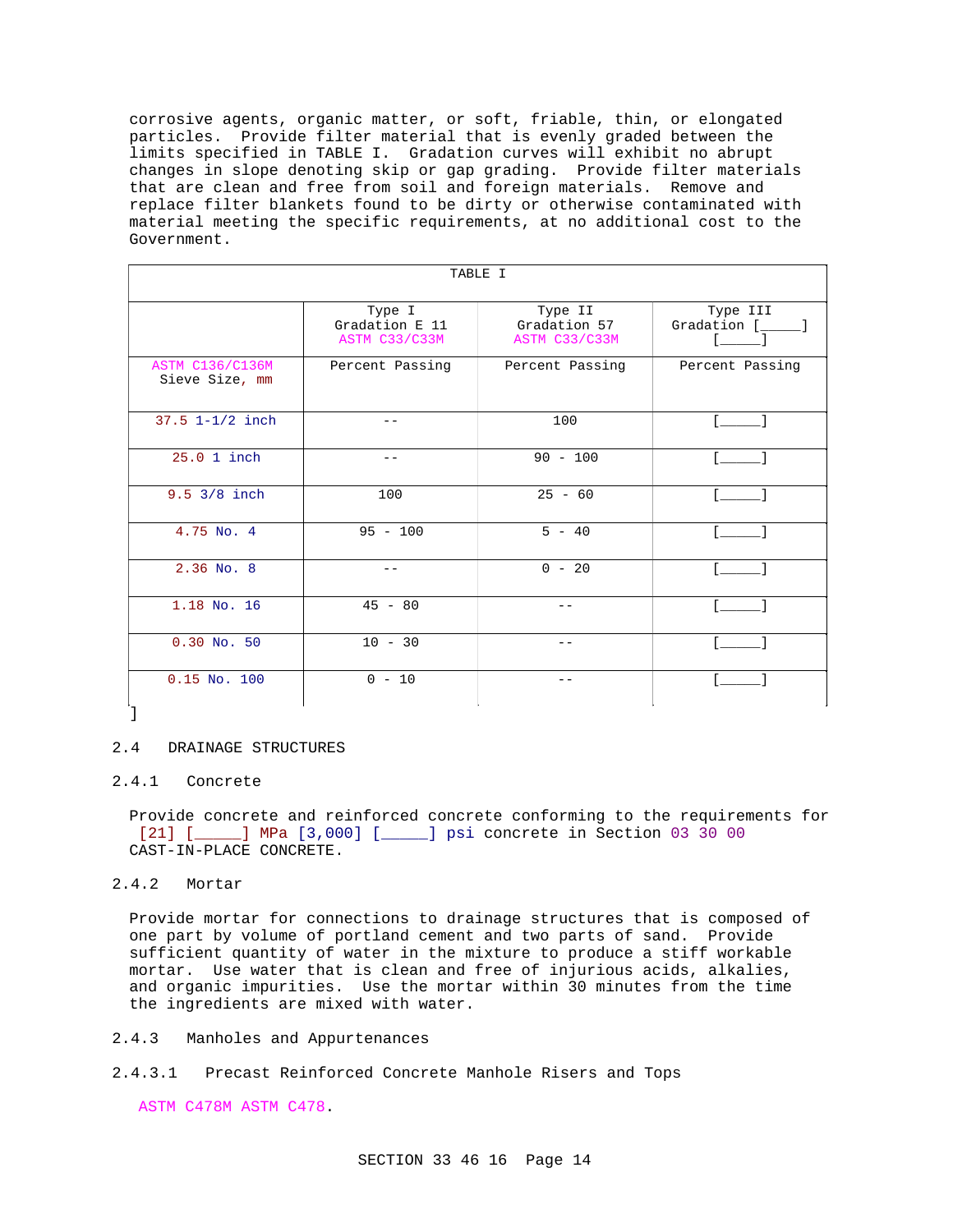## 2.4.3.2 Precast Concrete Manhole Bases

ASTM C478MASTM C478. Provide bases that allow suitable connection with influent and effluent lines and to provide a suitable base structure for riser sections.

2.4.3.3 Glass Fiber-Reinforced Polyester (FRP)

ASTM D3753.

2.4.3.4 Frames and Covers or Gratings

Except as otherwise permitted, provide frames and gratings, or frames and covers of either cast iron with tensile strength test not less than ASTM A48/A48M Class 25 or steel conforming to ASTM A27/A27M, Class 65-35. Required weight, shape, and size are indicated on the drawings. Frames and covers not subjected to vehicular traffic or storage may be of malleable iron where indicated. Provide malleable-iron frames and covers conforming to ASTM A47/A47M and of the weight, shape, and size indicated.

### $2.4.3.5$ Steel Ladder

Provide a steel ladder where the depth of a manhole exceeds 3.66 m 12 feet. The ladder will be not less than 400 mm 16 inches in width, with 19.1 mm 3/4 inch diameter rungs spaced 304.8 mm 12 inches apart. Provide two stringers that are a minimum 9.5 mm 3/8 inch thick and 50.8 mm 2 inches wide. Adequately anchor ladder to the wall by means of steel inserts spaced not more than 1.83 m 6 feet apart vertically, and install so as to provide at least 152.4 mm 6 inches of space between the wall and the rungs. Galvanize ladders and inserts after fabrication in conformance with ASTM A123/A123M.

- $2.5$ TESTS, INSPECTIONS, AND VERIFICATIONS
- 2.5.1 Geotextile JP-8 Fuel Resistance Test

# NOTE: Delete this paragraph when geotextile will not be exposed to JP-8 fuel.

Immerse five unaged geotextile samples, 97 to 107 mm by 147 to 157 mm 4 (plus or minus 0.2) by 6 (plus or minus 0.2) inches in JP-8 fuel at room temperature for a period of 7 days. Test each sample for tensile strength and elongation in accordance with ASTM D4632/D4632M. Provide geotextile with a strength in any direction of not less than 85 percent of the strength specified in paragraph GEOTEXTILE.

PART<sub>3</sub> **EXECUTION** 

### EXCAVATION AND BEDDING FOR SUBDRAIN SYSTEMS  $3.1$

Excavate trenches, including the removal of rock and unstable material, in accordance with Section [31 00 00 EARTHWORK] [31 23 00.00 20 EXCAVATION AND FILL]. Bedding material shall be placed in the trench as indicated or as required as replacement materials used in those areas where unstable materials were removed. Compaction of the bedding material shall be as specified for cohesionless material in Section 31 00 00 EARTHWORK.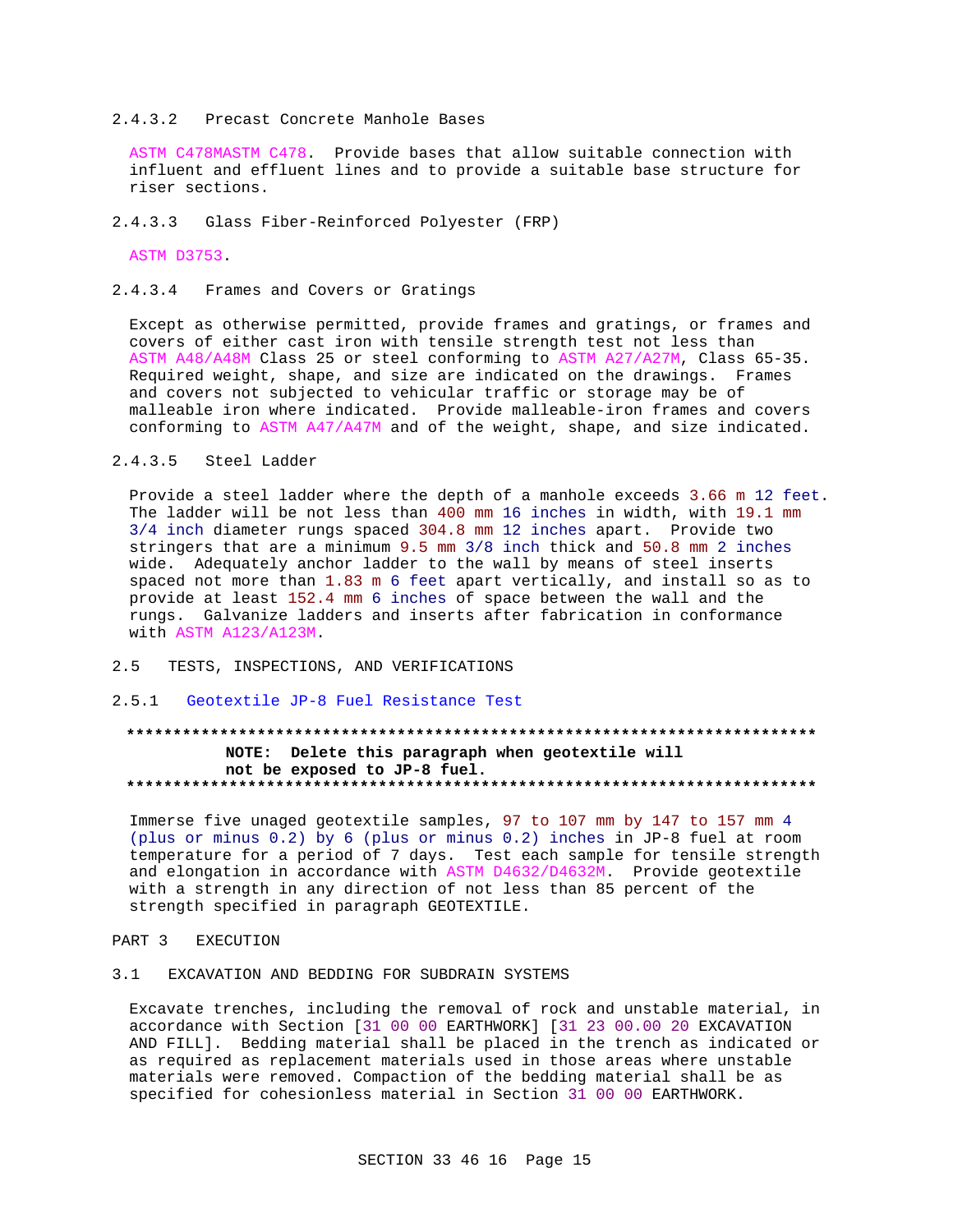#### MANHOLES AND FLUSHING AND OBSERVATION RISERS  $3<sub>2</sub>$

# 

NOTE: The details indicating size, shape, materials, thickness of various sections, the finish required, and amounts or reinforcing, if any, for headwalls, and manholes will be shown in the drawings. Also, the shape, size, thickness of sections, kind of materials, and weight for frames and covers for subdrain manholes will be indicated in the drawings. The covers will be designed to have ample strength for the traffic conditions to which they may be subjected. Fixed ladders or ladder rungs will be provided for manholes 3.6 m 12 feet or deeper measured from top of grate to invert of outlet pipe. 

### 3.2.1 Manholes

Install manholes complete with frames and covers or gratings at the locations and within the limits and sizes indicated. Construct manholes of one of the materials specified for manholes in paragraph DRAINAGE STRUCTURES. [Completely fill precast concrete manhole joints so that they are smooth and free of surplus mortar or mastic on the inside of the structure.] Use either precast or cast-in-place concrete manhole bases.

### $3.2.2$ Flushing and Observation Risers

Install flushing and observation riser pipes with frames and covers at the locations indicated. Construct risers of non-perforated [plastic] [or] [galvanized] [bituminous coated] [corrugated metal] pipe. Join riser pipes to the subdrain system as indicated.

#### INSTALLATION OF GEOTEXTILE AND PIPE FOR SUBDRAINS  $3.3$

### 

NOTE: Outlets for subdrains, if possible, within reasonable costs, will be designed so that severe rainstorms will neither submerge the drains nor back up water into the drains. Where outlets are not subject to backwater or flooding, the outlets will be provided with grates or heavy screens to prevent acts of vandalism or entrance by rodents. If suitable outlets for blind or french drains into pervious strata of gravel or sand with a lower water table are not obtainable, pipe outlets may be required. The perforated pipe will extend into the filter material of the blind or french drain a sufficient distance to provide ample waterway openings for the particular drain and non-perforated pipe will extend through the impervious material to a suitable outlet. Outlets subject to flooding will be provided with suitable and properly installed check valves or flap gates. If outlet pipes are necessary for blind or french drains, and are to be paid for as a separate item, such requirement will be clearly specified, giving the various kinds and sizes of pipe required.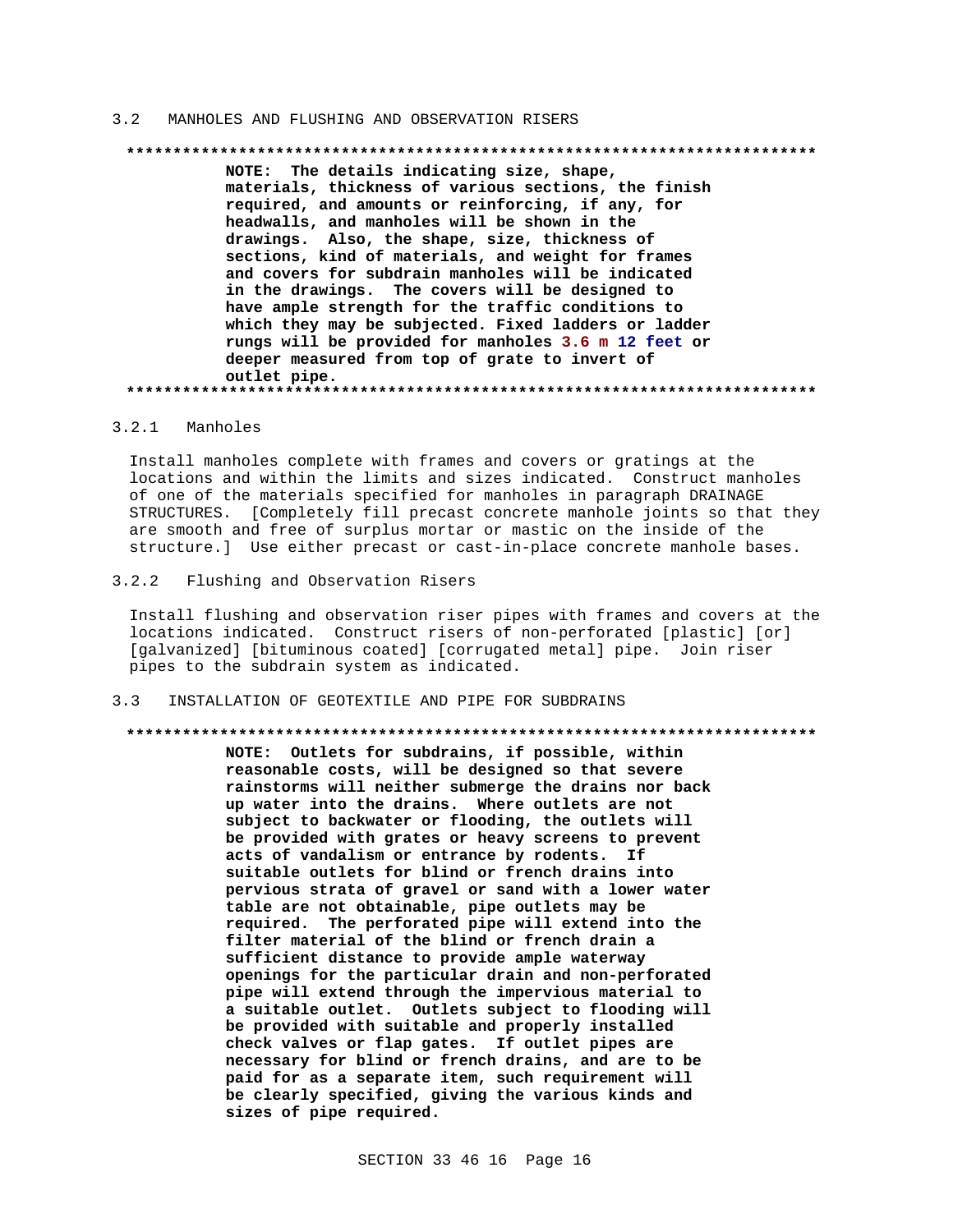3.3.1 Installation of Geotextile

. . . . . . . . . . . . . . . . . NOTE: When geotextile is not used in the drainage system, the requirement for geotextile will be deleted from this specification. 

3.3.1.1 Trench Lining and Overlaps

### 

NOTE: The strength properties of most geotextiles composed of plastic materials are adversely affected by ultraviolet rays. Consequently, the geotextile should be exposed to sunlight as little as possible, and preferably should be covered the same day as installed. When geotextile is used to separate the drainage layer or filter material from the soil being drained, the gradation ratios of filter material to protected soil given in UFC 3-230-06A, do not apply; however, size the geotextile to filter the protected soil. 

Grade trenches to be lined with geotextile to obtain smooth side and bottom surfaces so that the geotextile will not bridge cavities in the soil or be damaged by projecting rock. Lay the geotextile flat but not stretched on the soil, and secure it with anchor pins in accordance with manufacturer's instructions. Overlap at least 150 to 300 mm 6 to 12 inches, and secure with anchor pins along the overlaps.

### Installation of Pipe for Subdrains  $3 \times 2$

### $3.3.2.1$ Pipelaying

Install pipe in accordance with the manufacturer's recommendations. Thoroughly examine each section of pipe before being laid; do not use defective or damaged pipe. Do not lay pipe when the trench conditions or weather is unsuitable for such work. Remove water from trenches by sump pumping or other approved methods. Lay the pipe to the grades and alignment as indicated. Bed the pipe to the established gradeline. Center perforations on the bottom of the pipe. Lay bell-and-spigot type with the bell ends upstream. Approval of all in-place pipes by the Contracting Officer is required prior to backfilling.

### $3.3.2.2$ Jointings

3.3.2.2.1 Perforated Corrugated Metal Pipe or Bituminous Coated, Perforated Corrugated Metal Pipe

Securely fasten together the sections of perforated corrugated metal pipe or bituminous coated, perforated corrugated metal pipe standard connecting bands furnished by the manufacturer of the pipe.

### $3.3.2.2.2$ Bituminous Coated or Uncoated Corrugated Aluminum Pipe

If aluminum pipe is to be connected to dissimilar metal, insulate the